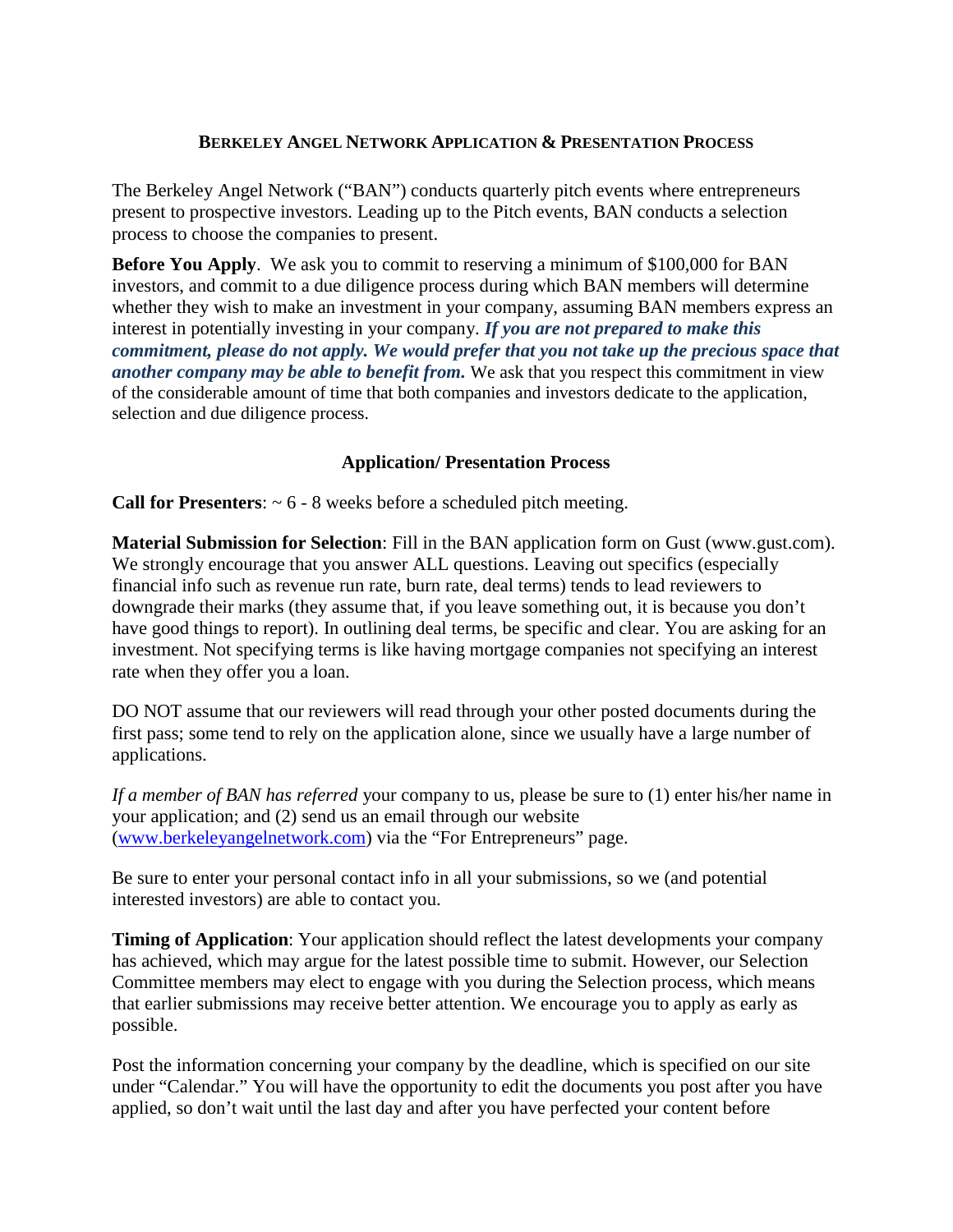applying. The minimum requirement is a one-page executive summary and preliminary deck (in PowerPoint format). On the other hand, if you continually edit the documents well after the deadline, the new edits will not be re-read. So pick your timing carefully.

**Selection of Applicants**: The Selection Committee will review applications and vote for ones they deem most qualified to present to BAN membership. Your application will be reviewed for this purpose, so please be sure that the information you load onto Gust fairly represents your company's business, revenue model, progress to date, team qualifications, financial status/ projections, your funding status and terms, if any.

If one or more of our Selection Committee members finds that your company is a match with their particular interest or sector expertise, they may elect to engage with you during the selection process. This kind of engagement provides the rest of the Selection Committee with insight that is not otherwise available simply by reviewing your application materials, and will likely enhance your chances of being selected to present. We encourage you to engage with these members as much as possible.

**Deal Selection Call**. Approximately one week before the pitch meeting, members of the Selection Committee will hold a conference call, and the 8 finalists will be invited to join the conference in sequence, in order to dialog with the Committee. You will be notified by email if you have been selected to join this call.

**Notification for Presentation:** If you have been selected to present, you will be notified by email within 24 hours of the Selection Call. Our meetings take place between 5 pm – 8:15 pm on the date of the presentation meeting.

## **Presentation Meeting Procedure**:

- Timing: Entrepreneurs are asked to arrive at the meeting 30 minutes prior to the start of the meeting for any last minute preparations, and to be prepared to meet angels at the cocktail hour. The cocktail hour is a very good time to connect with angels.
- Process: We typically have for 4 companies present at presentation meetings. Each entrepreneur will have 7 minutes to present, and 7 minutes for Q&A. If we have more companies present, each company may receive less time for the presentation and Q&A. At the end of the presentations, entrepreneurs are asked to leave the room so members may deliberate on the merits of each presentation.
- Deep Dive: The last part of each presentation meeting is reserved for deep dive with companies in whom at least 4 BAN members have expressed interest to hear more ("Deep Dive"). The deep dive will be around 45 minutes, and will provide BAN members the opportunity to learn much more about a specific company of interest. Because of this, entrepreneurs are encouraged to come to the presentation meetings prepared to respond to questions and Deep Dive review. The Deep Dive session is when entrepreneurs may request BAN members for engagement in due diligence. *This is the best time to sign up people to conduct due diligence. If possible, help identify an investor who is willing to lead due diligence. If not possible, offer to facilitate due diligence yourself.*